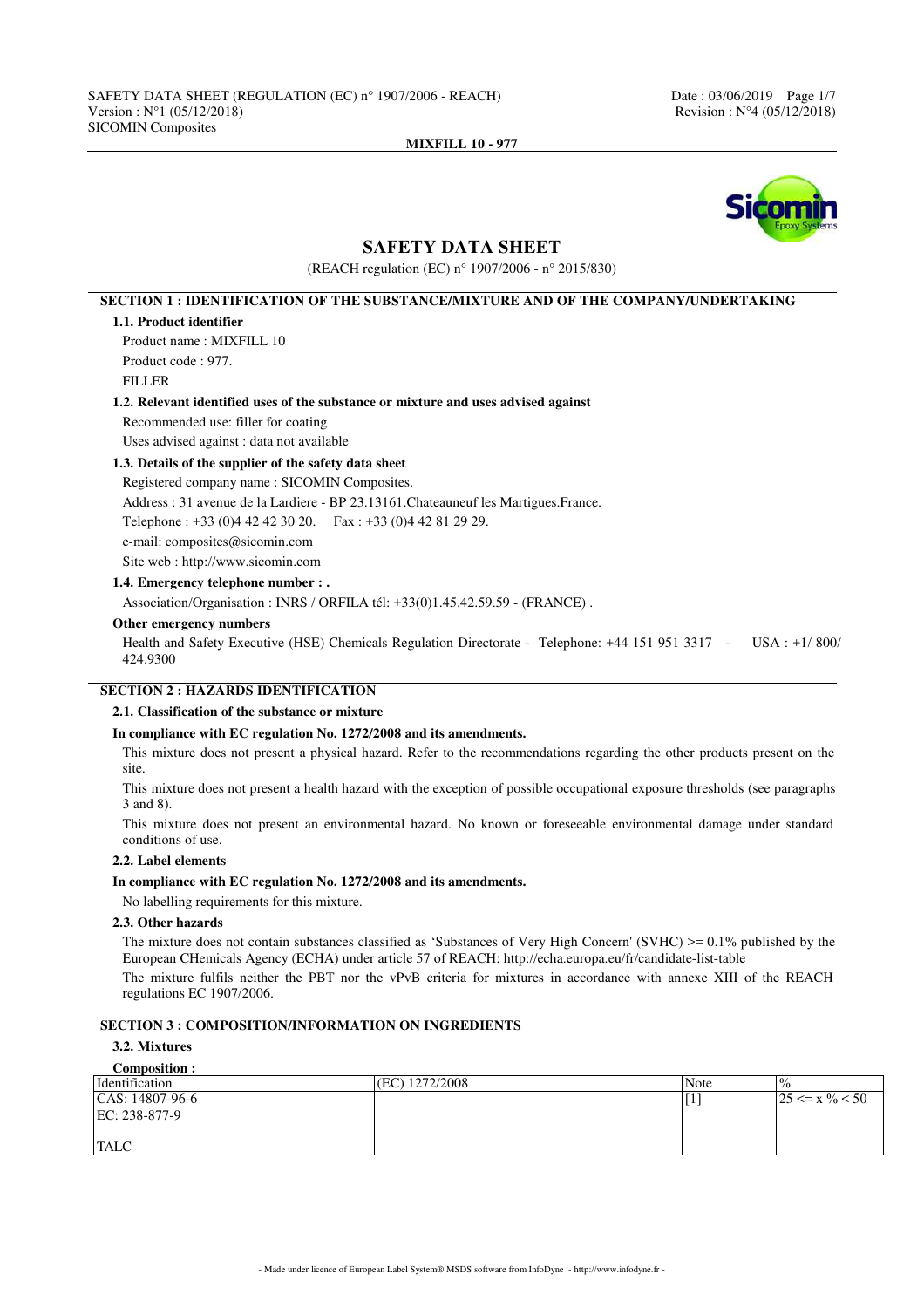## **Information on ingredients :**

[1] Substance for which maximum workplace exposure limits are available.

## **SECTION 4 : FIRST AID MEASURES**

As a general rule, in case of doubt or if symptoms persist, always call a doctor.

NEVER induce swallowing by an unconscious person.

## **4.1. Description of first aid measures**

## **In the event of exposure by inhalation :**

If inhaled, move the patient to fresh air and keep warm and rest.

## **In the event of splashes or contact with eyes :**

Wash thoroughly with fresh, clean water for 15 minutes holding the eyelids open.

If there is any redness, pain or visual impairment, consult an ophthalmologist.

Flush with large amounts of water. Remove contact lenses if the victim is. Continue to rinse. Seek medical attention if symptoms persist.

#### **In the event of splashes or contact with skin :**

Watch out for any remaining product between skin and clothing, watches, shoes, etc.

## **In the event of swallowing :**

Seek medical attention, showing the label.

## **4.2. Most important symptoms and effects, both acute and delayed**

No data available.

#### **4.3. Indication of any immediate medical attention and special treatment needed**

## **Information for the doctor :**

In case of inhalation of decomposition products in a fire, symptoms may be delayed. The exposed personmay need to remain under medical supervision for 48 hours.

Contact a specialist for treatment poisoning if large quantities have been ingested or inhaled.

## **SECTION 5 : FIREFIGHTING MEASURES**

Non-flammable.

## **5.1. Extinguishing media**

## **Suitable methods of extinction**

In the event of a fire, use :

- sprayed water or water mist

## **Unsuitable methods of extinction**

In the event of a fire, do not use :

- water jet

## **5.2. Special hazards arising from the substance or mixture**

A fire will often produce a thick black smoke. Exposure to decomposition products may be hazardous to health. Do not breathe in smoke.

In the event of a fire, the following may be formed :

- carbon monoxide (CO)

- carbon dioxide (CO2)

#### **5.3. Advice for firefighters**

Firefighters should wear suitable protective clothing and a respirator mask with self- full operated in positive pressure mode. Wear conform with the European standard EN 469.

## **SECTION 6 : ACCIDENTAL RELEASE MEASURES**

## **6.1. Personal precautions, protective equipment and emergency procedures**

Consult the safety measures listed under headings 7 and 8.

#### **For first aid worker**

First aid workers will be equipped with suitable personal protective equipment (See section 8).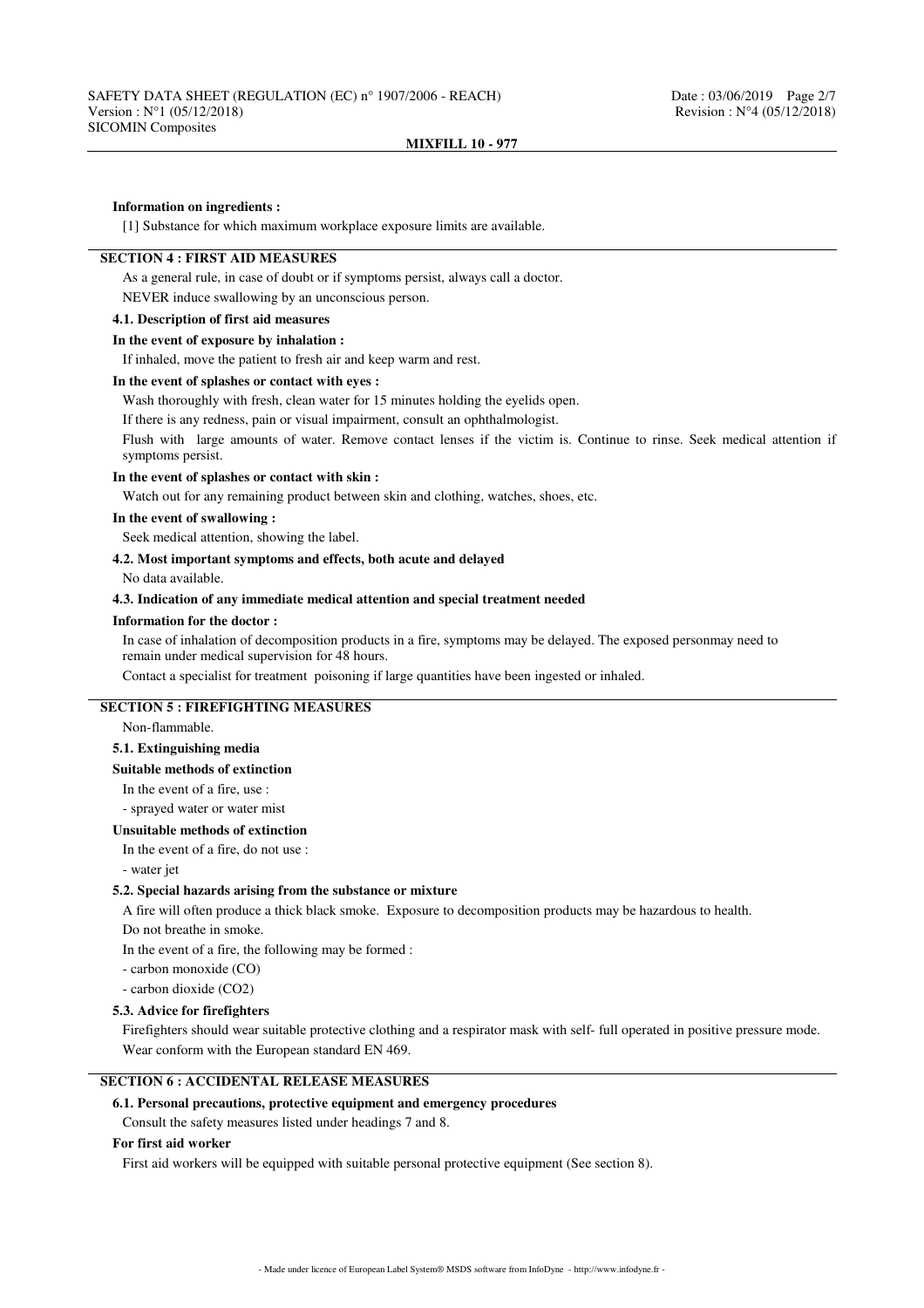#### **6.2. Environmental precautions**

Prevent any material from entering drains or waterways.

### **6.3. Methods and material for containment and cleaning up**

Retrieve the product by mechanical means (sweeping/vacuuming).

## **6.4. Reference to other sections**

No data available.

## **SECTION 7 : HANDLING AND STORAGE**

Requirements relating to storage premises apply to all facilities where the mixture is handled.

## **7.1. Precautions for safe handling**

Always wash hands after handling.

#### **Fire prevention :**

Prevent access by unauthorised personnel.

## **Recommended equipment and procedures :**

#### For personal protection, see section 8.

Observe precautions stated on label and also industrial safety regulations.

## **Prohibited equipment and procedures :**

No smoking, eating or drinking in areas where the mixture is used.

## **7.2. Conditions for safe storage, including any incompatibilities**

No data available.

## **Storage**

Keep out of reach of children.

Store in original container protected from direct sunlight in a dry, cool and well ventilated area away from heat sources. Keep container tightly closed in a dry place.

#### **Packaging**

Always keep in packaging made of an identical material to the original.

## **7.3. Specific end use(s)**

No data available.

## **SECTION 8 : EXPOSURE CONTROLS/PERSONAL PROTECTION**

## **8.1. Control parameters**

#### **Occupational exposure limits :**

- ACGIH TLV (American Conference of Governmental Industrial Hygienists, Threshold Limit Values, 2010) :

| <b>CAS</b>                                                     | TWA :           | STEL: | Ceiling: | Definition : | Criteria:  |  |  |
|----------------------------------------------------------------|-----------------|-------|----------|--------------|------------|--|--|
| 14807-96-6                                                     | $2$ (E,R) mg/m3 |       |          | A4           |            |  |  |
| - UK / WEL (Workplace exposure limits, $EH40/2005$ , $2011$ ): |                 |       |          |              |            |  |  |
| <b>CAS</b>                                                     | TWA :           | STEL: | Ceiling: | Definition : | Criteria : |  |  |
| 14807-96-6                                                     | - ppm           | - ppm |          |              |            |  |  |
|                                                                |                 |       |          |              |            |  |  |

## **8.2. Exposure controls**

Use only with adequate ventilation or provided with ventilation at the source.

## **Personal protection measures, such as personal protective equipment**

Pictogram(s) indicating the obligation of wearing personal protective equipment (PPE) :



Use personal protective equipment that is clean and has been properly maintained.

Store personal protective equipment in a clean place, away from the work area.

Never eat, drink or smoke during use. Remove and wash contaminated clothing before re-using. Ensure that there is adequate ventilation, especially in confined areas.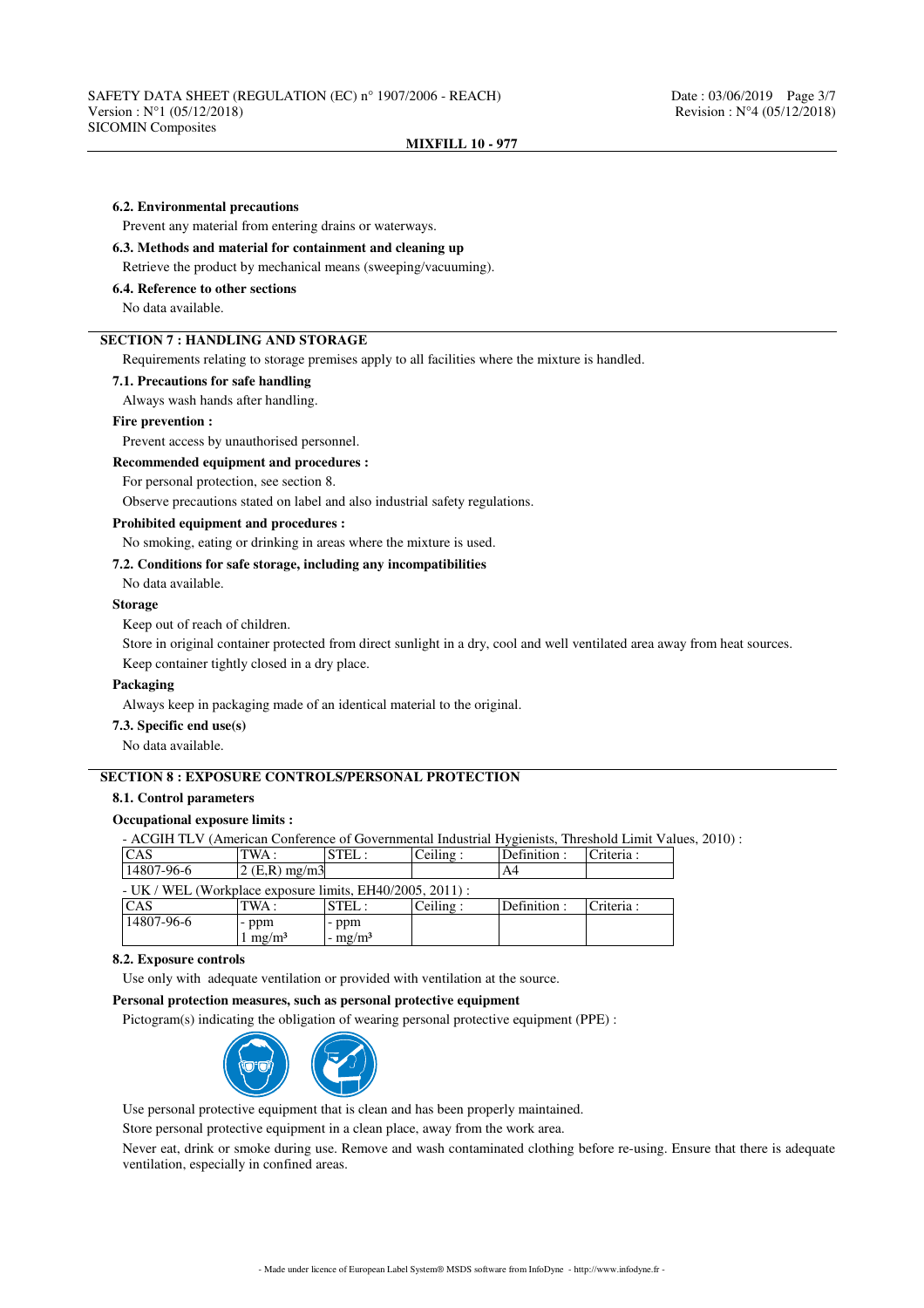| - Eye / face protection                                                                        |                    |
|------------------------------------------------------------------------------------------------|--------------------|
| Avoid contact with eyes.                                                                       |                    |
| Before handling powders or dust emission, wear mask goggles in accordance with standard EN166. |                    |
| - Hand protection                                                                              |                    |
| Wear suitable protective gloves in the event of prolonged or repeated skin contact.            |                    |
| Type of gloves recommended :                                                                   |                    |
| - Nitrile rubber (butadiene-acrylonitrile copolymer rubber (NBR))                              |                    |
| - Butyl Rubber (Isobutylene-isoprene copolymer)                                                |                    |
| Recommended properties :                                                                       |                    |
| - Impervious gloves in accordance with standard EN374                                          |                    |
| - Body protection                                                                              |                    |
| Work clothing worn by personnel shall be laundered regularly.                                  |                    |
| After contact with the product, all parts of the body that have been soiled must be washed.    |                    |
| - Respiratory protection                                                                       |                    |
| Avoid breathing dust.                                                                          |                    |
| Type of FFP mask:                                                                              |                    |
| Wear a disposable half-mask dust filter in accordance with standard EN149.                     |                    |
| Category:                                                                                      |                    |
| $-$ FFP2                                                                                       |                    |
| Particle filter according to standard EN143 :                                                  |                    |
| - P2 (White)                                                                                   |                    |
|                                                                                                |                    |
| <b>SECTION 9 : PHYSICAL AND CHEMICAL PROPERTIES</b>                                            |                    |
| 9.1. Information on basic physical and chemical properties                                     |                    |
| <b>General information:</b>                                                                    |                    |
| Physical state:                                                                                | Solid.             |
| Apparent bulk density (Packed) :                                                               | $105 \pm 25$ kg/m3 |
| Aspect:<br>Color:                                                                              | powder             |
|                                                                                                | grey               |
| Important health, safety and environmental information                                         | Not relevant.      |
| pH:<br>Boiling point/boiling range:                                                            | Not relevant.      |
| Flash point interval :                                                                         | Not relevant.      |
| Vapour pressure (50°C):                                                                        | Not relevant.      |
| Density:                                                                                       | >1                 |
| Water solubility:                                                                              | Insoluble.         |
| Melting point/melting range:                                                                   | Not relevant.      |
| Self-ignition temperature :                                                                    | Not relevant.      |
| Decomposition point/decomposition range :                                                      | Not relevant.      |
| $\%$ VOC :                                                                                     | $\theta$           |
| 9.2. Other information                                                                         |                    |
| No data available.                                                                             |                    |
|                                                                                                |                    |
| <b>SECTION 10: STABILITY AND REACTIVITY</b>                                                    |                    |
|                                                                                                |                    |

## **10.1. Reactivity**

No data available.

## **10.2. Chemical stability**

This mixture is stable under the recommended handling and storage conditions in section 7.

## **10.3. Possibility of hazardous reactions**

No data available.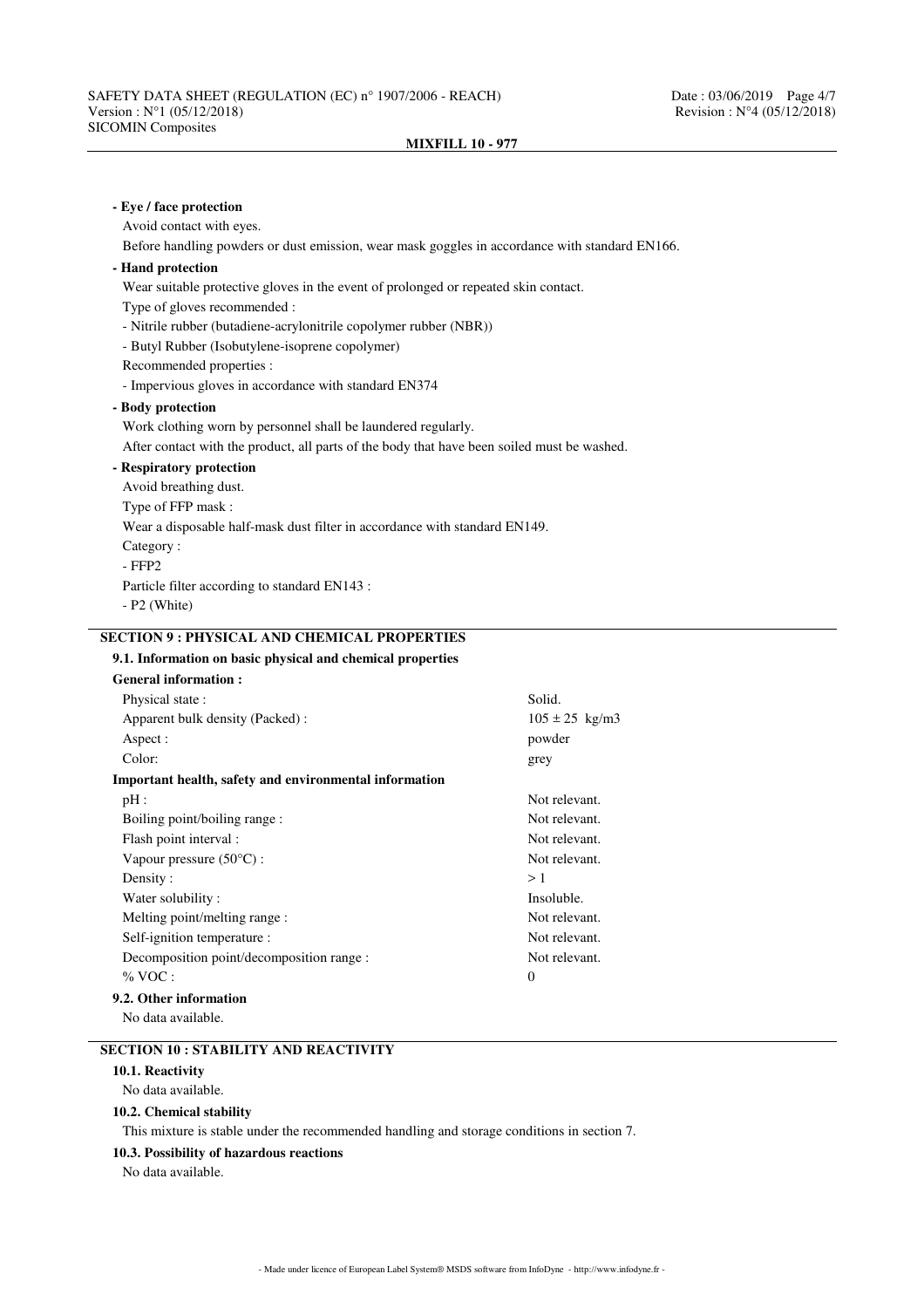#### **10.4. Conditions to avoid**

Avoid :

- formation of dusts

Dusts can form an explosive mixture with air.

#### **10.5. Incompatible materials**

No data available.

## **10.6. Hazardous decomposition products**

The thermal decomposition may release/form :

- carbon monoxide (CO)

- carbon dioxide (CO2)

## **SECTION 11 : TOXICOLOGICAL INFORMATION**

## **11.1. Information on toxicological effects**

No data available.

## **11.1.1. Substances**

No toxicological data available for the substances.

## **11.1.2. Mixture**

No toxicological data available for the mixture.

## **SECTION 12 : ECOLOGICAL INFORMATION**

## **12.1. Toxicity**

## **12.1.2. Mixtures**

No aquatic toxicity data available for the mixture.

#### **12.2. Persistence and degradability**

No data available.

## **12.3. Bioaccumulative potential**

No data available.

## **12.4. Mobility in soil**

No data available.

## **12.5. Results of PBT and vPvB assessment**

No data available.

#### **12.6. Other adverse effects**

No data available.

#### **German regulations concerning the classification of hazards for water (WGK, AwSV vom 18/04/2017, KBws) :**

Nicht wassergefährdend : Not hazardous for water.

## **SECTION 13 : DISPOSAL CONSIDERATIONS**

Proper waste management of the mixture and/or its container must be determined in accordance with Directive 2008/98/EC.

#### **13.1. Waste treatment methods**

Do not pour into drains or waterways.

## **Waste :**

Waste management is carried out without endangering human health, without harming the environment and, in particular without risk to water, air, soil, plants or animals.

Recycle or dispose of waste in compliance with current legislation, preferably via a certified collector or company.

Do not contaminate the ground or water with waste, do not dispose of waste into the environment.

#### **Soiled packaging :**

Empty container completely. Keep label(s) on container.

Give to a certified disposal contractor.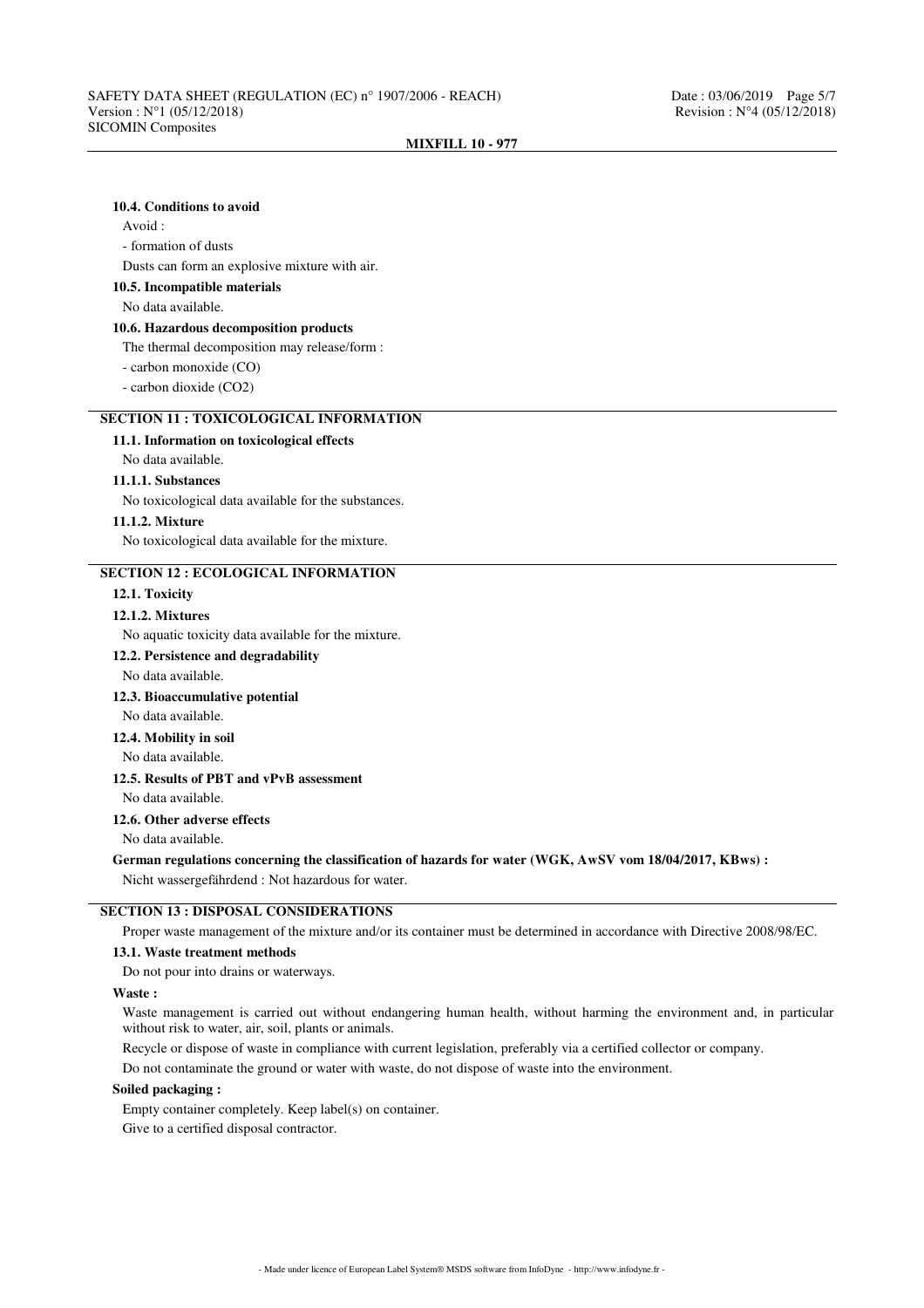## **SECTION 14 : TRANSPORT INFORMATION**

Exempt from transport classification and labelling. **14.1. UN number** - **14.2. UN proper shipping name** - **14.3. Transport hazard class(es)** - **14.4. Packing group** - **14.5. Environmental hazards** - **14.6. Special precautions for user** -

## **SECTION 15 : REGULATORY INFORMATION**

## **15.1. Safety, health and environmental regulations/legislation specific for the substance or mixture**

## **- Classification and labelling information included in section 2:**

The following regulations have been used:

- EU Regulation No. 1272/2008 amended by EU Regulation No. 2018/669 (ATP 11)
- **Container information:**

No data available.

- **Particular provisions :**
- No data available.

## **- German regulations concerning the classification of hazards for water (WGK, AwSV vom 18/04/2017, KBws) :** Nicht wassergefährdend : Not hazardous for water.

## **- Standardised American system for the identification of hazards presented by the product in view of emergency procedures (NFPA 704) :**

NFPA 704, Labelling: Health=0 Inflammability=1 Instability/Reactivity=1 Specific Risk=none



## **15.2. Chemical safety assessment** No data available.

# **SECTION 16 : OTHER INFORMATION**

Since the user's working conditions are not known by us, the information supplied on this safety data sheet is based on our current level of knowledge and on national and community regulations.

The mixture must not be used for other uses than those specified in section 1 without having first obtained written handling instructions.

It is at all times the responsibility of the user to take all necessary measures to comply with legal requirements and local regulations.

The information in this safety data sheet must be regarded as a description of the safety requirements relating to the mixture and not as a guarantee of the properties thereof.

#### **Abbreviations :**

ADR : European agreement concerning the international carriage of dangerous goods by Road.

IMDG : International Maritime Dangerous Goods.